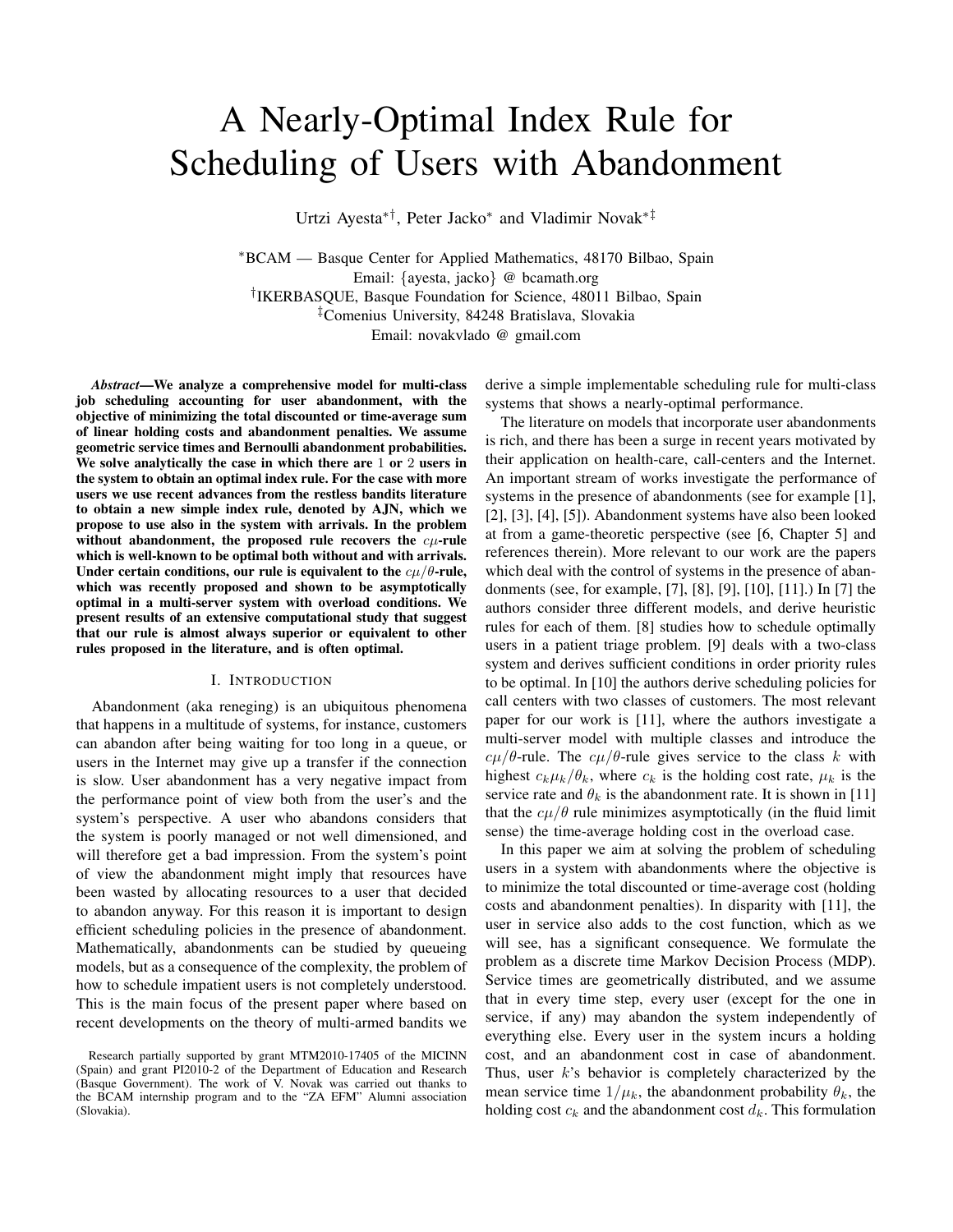can be seen as a generalization of the job sequencing problem with geometrically distributed service times formulated in [12]. This modeling framework is known as the multi-armed restless bandit problem, an optimization problem extremely difficult and proven PSPACE-hard [13], that is, its complexity grows exponentially in time and in memory requirements. The term restless refers to the fact that, as a consequence of abandonment, the state of all users in the system varies in time regardless on whether they are served or not. Restless problems can be solved analytically only in a few cases (typically with largely restricted dynamics), and this explains to some extent why optimality results on scheduling in systems with abandonment are so scarce in queueing theory.

We solve analytically the case in which there are one or two users in the system and characterize in closed form the switching curves which give rise to an index policy. To solve the case with more than two users, we follow the approach of Whittle [14] that allows us to derive a nearly optimal scheduling rule by calculating the indices as described in [15]. The main idea is to relax the sample path constraint (that imposes that only one user is served at a time) by letting the average/discounted number of users served in a slot to be one. This relaxation simplifies significantly the problem. The optimal policy of the relaxed formulation becomes now of index type (as in the classical multi-armed bandit problem), that is, we can calculate for each user certain index called *price* (that depends only on the user's parameters and on whether she is still waiting or not), and the optimal scheduler serves in every slot the users with actual index higher than a threshold (the value of the threshold ensures that the average/discounted number of users served in a slot is precisely one).

We prove in this paper that the value of the price is

$$
\frac{c_k(\mu_k - \theta_k) + d_k \theta_k (1 - \beta + \beta \mu_k)}{1 - \beta + \beta \theta_k},
$$
\n(1)

where  $0 \le \beta \le 1$  is the discount factor. The optimal policy for the relaxed problem need not be feasible for the original problem, but allows to construct a heuristic index policy for the original problem by serving the user with currently highest price, we call this rule the *AJN-rule*. This heuristic rule is feasible (only one user is served at a time) and is typically reported to have an extremely good performance [16]. In addition, it was shown in [17] that index policies approach optimality as the number of users grows to infinite (if certain additional assumptions hold).

Under the time-average criterion (i.e., when  $\beta = 1$ ), the AJN-rule serves the class with highest value

$$
\frac{c_k(\mu_k - \theta_k) + d_k \theta_k \mu_k}{\theta_k} \tag{2}
$$

We observe that there is a fundamental difference between the  $c\mu/\theta$ -rule and the AJN-rule in this case. With  $c\mu/\theta$ , the server always chooses serving rather than idling, whereas under AJN, the server might prefer to idle if the value of  $\theta$  is sufficiently large (there is no benefit in serving a user with a very large abandonment probability). The difference is explained by the different objective criteria adopted in the two models. In [11] the objective was the number of jobs in the queue. In that case it is always profitable to serve a user (since the user will immediately stop contributing to the cost), that is, there is no trade-off between serving and idling. In the case without abandonment, the  $c\mu$ -rule is optimal for both criteria, which is explained by the fact that the system is work conserving (the probability that the server is busy is the same for all policies). However, in the presence of user abandonments, the system is no longer work-conserving, and both criteria give very different solutions. Thus, we believe that in the case of not work-conserving systems, much care is needed in defining the objective criteria.

We perform computational experiments for a wide variety of scenarios and we compare the performance of various scheduling policies. In the experiments section we consider a more realistic scenario where users arrive randomly according to a Poisson process. Even though AJN is obtained by solving a model without arrivals, existing literature gives strong evidence to support the claim that AJN may perform very well also in the presence of new arrivals, particularly if the arrival process is Bernoulli or Poisson. In fact it has been shown in a wide variety of models that the optimal scheduling policy with a fixed number of users is also optimal in the case of arrivals (see for example [18] and [19, Theorem 3.28] for the M/G/1 queue, [20] and [21], [22] for the  $c\mu$ -rule, [23] for a single server queue with feedback and [24], [19] and [25] for the multi-armed bandit problem.) In fact, AJN and  $c\mu/\theta$  may be equivalent if the holding costs are the same for all the classes. However, when there is class of users with  $\theta$  larger than  $\mu$ , or when c's differ across classes, then our numerical results illustrate that in the overload case the performance of the AJN can significantly outperform  $c\mu/\theta$ .

The rest of the paper is organized as follows. In Section II we present the problem description. Section III contains the formulation of the problem as a Markov Decision Process. In Section IV we solve analytically the problem when there are one or two users. In Section V we introduce the relaxed formulation of the original problem with any number of users, since that is intractable for finding an optimal solution. Section VI contains the main contribution of this paper, that is, the analytical resolution of the relaxed problem and the heuristic rule for the original stochastic optimization formulation. Section VII presents the numerical experiments. Proofs are not presented in whole detail due to space constraints.

#### II. PROBLEM DESCRIPTION

In this paper we analyze the multi-class job scheduling problem, in which we allow for abandonment due to users' mobility or impatience. Consider  $K-1$  jobs waiting for service of a server that can serve one job at a time. The service of job k is completed (if being served) with probability  $\mu_k > 0$ and the probability of her abandonment (if not being served) is  $\theta_k \geq 0$ . We assume that the user in service cannot abandon.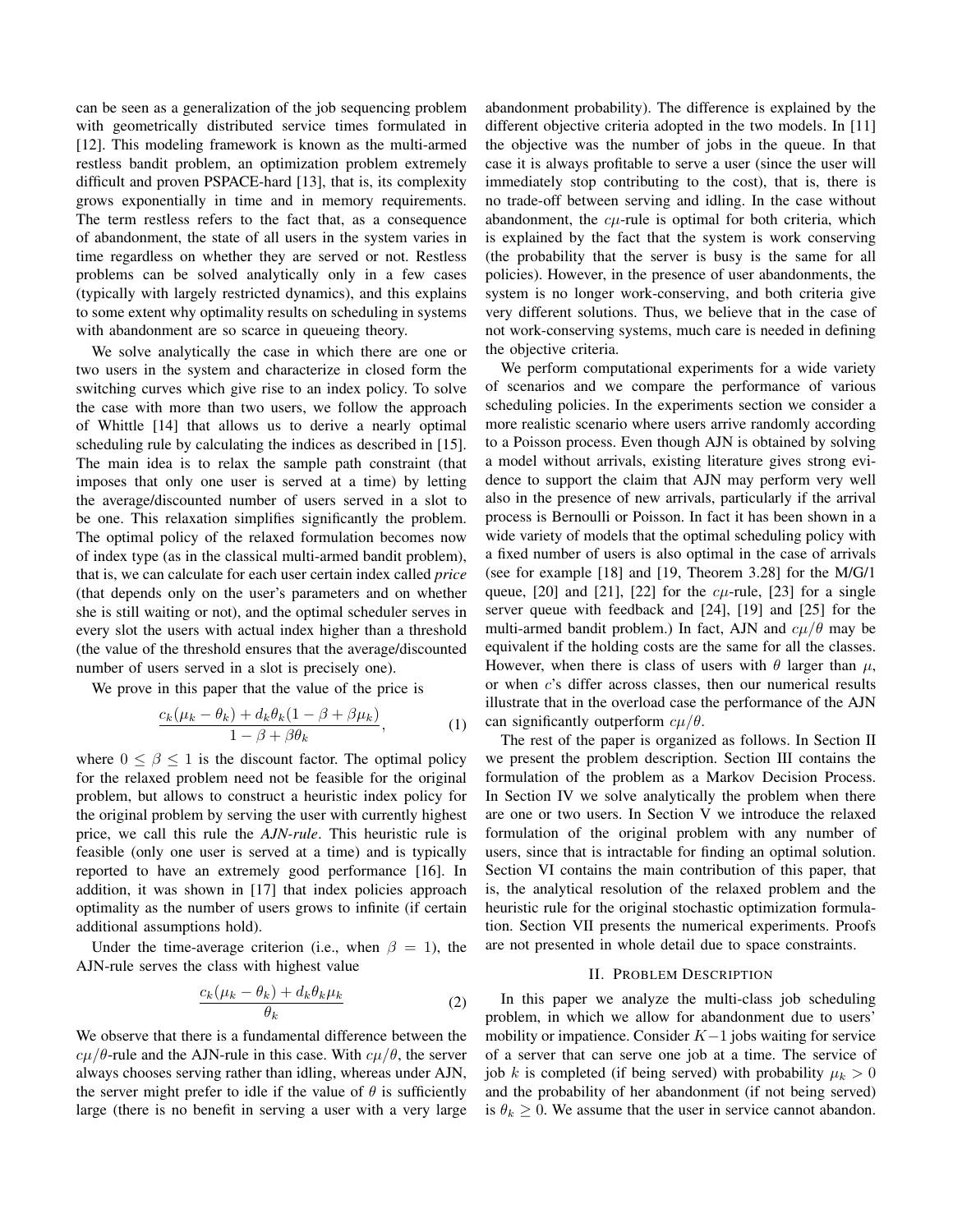Thus, the jobs (i.e., users) are assumed independent of each other.

Let  $c_k > 0$  be the holding cost incurred for user k waiting in the queue. Further, let  $d_k > 0$  be the abandonment penalty incurred for user  $k$  if she abandons the system without having her job completed. If the server is allocated to a user whose job has already been completed, then no service occurs.

We incorporate the following parameter that makes the problem extensively flexible to incorporate additional conditions or options, and turns out to be crucial for creating a not work-conserving system. It is allowed to allocate the server to an alternative task (such as idling, battery recharging or service maintenance), for which we obtain an *alternative-task reward*  $\kappa$ . For instance, the role of this alternative task with a positive  $\kappa$  could be to turn off the server allocation when all the users have too high abandonment rates. On the other hand, by setting this parameter to a negative value we may force the server to be non-idling (whenever there are waiting jobs), or it can be simply set to zero narrowing the focus to the classic problem.

The joint goal is to minimize the expected aggregate holding and abandonment costs minus the alternative-task reward, over an infinite horizon. The server is assumed to be preemptive (i.e., the service of a job or the alternative task can be interrupted at any moment even if not completed). Thus, the server continuously decides to which user (if any) it should be allocated.

#### *A. Variant without Abandonment*

If  $\theta_k = 0$  for all k (i.e., there is no abandonment) and  $\kappa = 0$ , then this problem recovers the classic job scheduling problem considered in [12], [20], [21], [22], for which the following greedy rule attains such a goal:

*Rule 1 (*cµ*-rule):* Allocate the server to any waiting job of the non-empty class with the highest value  $c_k\mu_k$ .

For a given class k,  $c_k\mu_k$  measures the expected savings in holding costs, or the efficiency of attaining the goal, if user of class  $k$  is served. Thus, the  $c\mu$ -rule allocates the server to the user who contributes most efficiently to minimization of the expected aggregate holding cost.

## III. MDP FORMULATION

Since the  $c\mu$ -rule is optimal both under general arrival distribution and under no arrivals, and both in continuoustime and discrete-time model, we set out to analyze the discrete-time model without arrivals, in order to obtain a rule accounting for abandonment whose performance in the continuous-time model with arrivals we later evaluate by means of numerical experiments. We set the model in the framework of the dynamic and stochastic resource allocation problem and follow the approach to design prices as described in [26].

Consider the time slotted into epochs  $t \in \mathcal{T} := \{0, 1, 2, \dots\}$ at which decisions can be made. The time epoch t corresponds to the beginning of the time period t. Suppose that at  $t = 0$  there are  $K - 1 \geq 1$  users awaiting service from the server that at each epoch chooses (at most) one of the users to serve. If no user is chosen, then the server is allocated to the alternative task, i.e., there are K competing options, labeled by  $k \in \mathcal{K}$ . Thus, the server is allocated to exactly one option at a time.

#### *A. Jobs and Users*

Every user  $k = 1, 2, ..., K - 1$  can be allocated either zero or full capacity of the server. We denote by  $A := \{0, 1\}$ the *action space*, i.e., the set of allowable levels of capacity allocation. Here, action 0 means allocating zero capacity (i.e., "not serving"), and action 1 means allocating full capacity (i.e., "serving"). This action space is the same for every user k.

Each job/user  $k$  is defined independently of other jobs/users as the tuple

$$
\left(\mathcal{N}_k, \left(\pmb{W}^a_k\right)_{a\in\mathcal{A}}, \left(\pmb{R}^a_k\right)_{a\in\mathcal{A}}, \left(\pmb{P}^a_k\right)_{a\in\mathcal{A}}\right),
$$

where

- $\mathcal{N}_k := \{0, 1\}$  is the *state space*, where state 0 represents a job already completed or abandoned, and state 1 means that the job is uncompleted and not abandoned;
- $\boldsymbol{W}_k^a := \left(W_{k,n}^a\right)_{n \in \mathcal{N}_k}$ , where  $W_{k,n}^a$  is the (expected) oneperiod capacity consumption, or *work* required by user  $k$  at state  $n$  if action  $a$  is decided at the beginning of a period; in particular, for any  $n \in \mathcal{N}_k$ ,

$$
W_{k,n}^1 := 1, \qquad W_{k,n}^0 := 0;
$$

•  $\mathbf{R}_k^a := \left(R_{k,n}^a\right)_{n \in \mathcal{N}_k}$ , where  $R_{k,n}^a$  is the expected oneperiod *reward* earned by user  $k$  at state  $n$  if action  $a$  is decided at the beginning of a period; in particular,

$$
R^1_{k,0} := 0, \t R^1_{k,1} := -c_k \cdot (1 - \mu_k) + 0 \cdot \mu_k,
$$
  
\n
$$
R^0_{k,0} := 0, \t R^0_{k,1} := -c_k \cdot (1 - \theta_k) - d_k \cdot \theta_k;
$$

•  $\boldsymbol{P}_k^a := \left( p_{k,n,m}^a \right)_{n,m \in \mathcal{N}_k}$  is the user-k stationary oneperiod *state-transition probability matrix* if action a is decided at the beginning of a period, i.e.,  $p_{k,n,m}^a$  is the probability of moving to state  $m$  from state  $n$  under action  $a$ ; in particular, we have

$$
\bm{P}_k^1:=\frac{0}{1}\left(\begin{matrix} 1 & 0 \\ 1 & 0 \\ \mu_k & 1-\mu_k \end{matrix}\right)\!,\quad \bm{P}_k^0:=\frac{0}{1}\left(\begin{matrix} 1 & 0 \\ \theta_k & 1-\theta_k \end{matrix}\right)\!.
$$

The dynamics of user k is thus captured by the *state process*  $X_k(\cdot)$  and the *action process*  $a_k(\cdot)$ , which correspond to state  $X_k(t) \in \mathcal{N}_k$  and action  $a_k(t) \in \mathcal{A}$  at all time epochs  $t \in \mathcal{T}$ . As a result of deciding action  $a_k(t)$  in state  $X_k(t)$  at time epoch  $t$ , the user  $k$  consumes the allocated capacity, earns the reward, and evolves its state for the time epoch  $t + 1$ .

Note that we have the same action space  $A$  available at every state, which assures a technically useful property that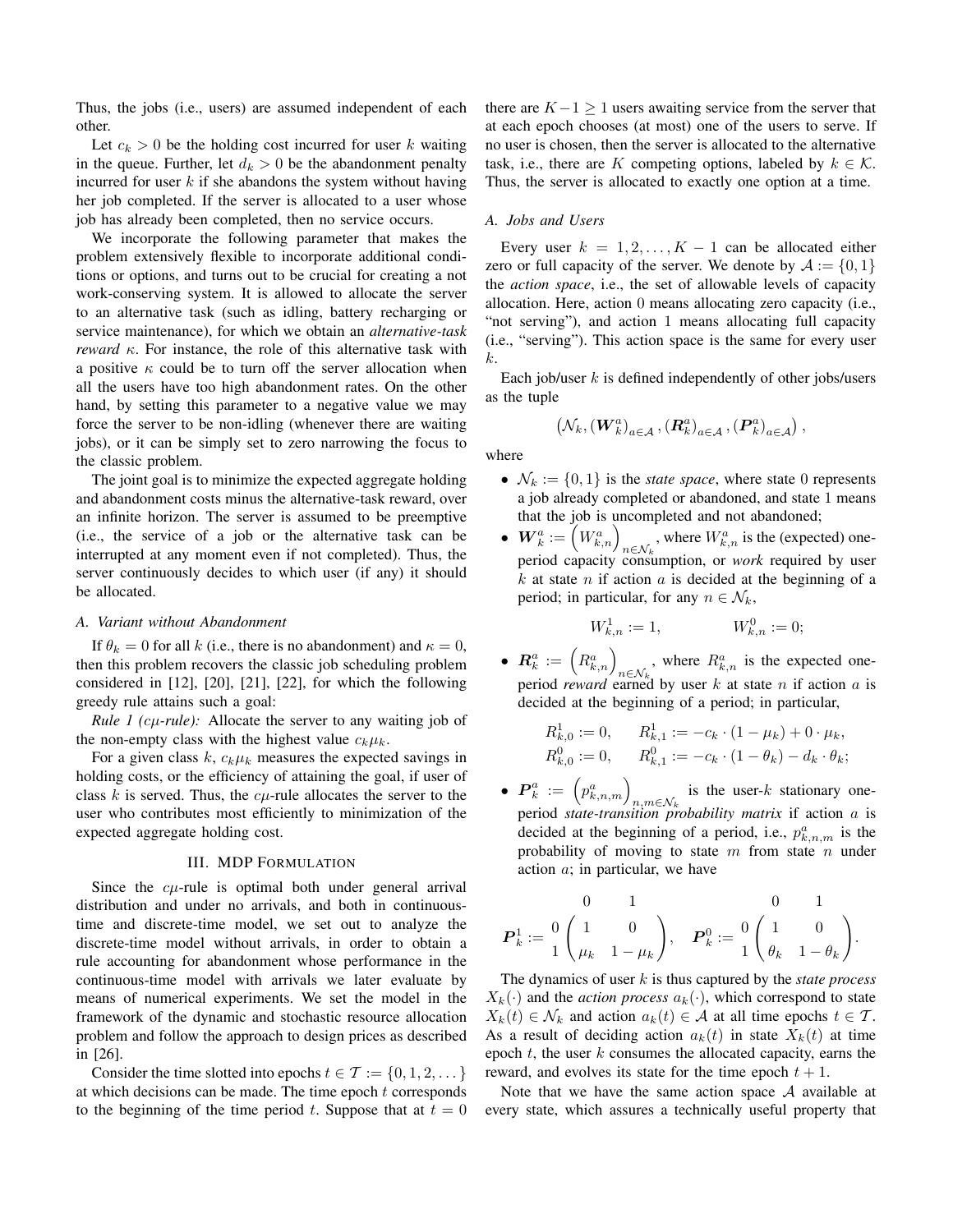$W_k^a$ ,  $\mathbf{R}_k^a$ ,  $\mathbf{P}_k^a$  are defined in the same dimensions under any  $a \in \mathcal{A}$ . Note also that state 0 is absorbing.

#### *B. Alternative Task*

We model the alternative task as a *static* κ*-user* with a single state 0 and with reward  $\kappa$  if served, i.e., such a user  $k = K$  is defined by  $\mathcal{N}_K := \{0\}, W^a_{K,0} := a, R^a_{K,0} := \kappa a, p^a_{K,0,0} := 1$ for all  $a \in \mathcal{A}$ .

#### *C. A Unified Optimization Criterion*

Before describing the problem we first define an averaging operator that will allow us to discuss the infinite-horizon problem under the traditional  $\beta$ -discounted criterion and the time-average criterion in parallel. Let  $\Pi_{X,a}$  be the set of all the policies that for each time epoch  $t$  decide (possibly *randomized*) action  $a(t)$  based only on the state-process history  $X(0), X(1), \ldots, X(t)$  and on the action-process history  $a(0), a(1), \ldots, a(t-1)$  (i.e., *non-anticipative*). Let  $\mathbb{E}_{\tau}^{\pi}$  denote the expectation over the state process  $X(\cdot)$  and over the action process  $a(\cdot)$ , conditioned on the state-process history  $X(0), X(1), \ldots, X(\tau)$  and on policy  $\pi$ .

Consider any expected one-period quantity  $Q_{X(t)}^{a(t)}$  $\frac{d(t)}{X(t)}$  that depends on state  $X(t)$  and on action  $a(t)$  at any time epoch t. For any policy  $\pi \in \Pi_{X,a}$ , any initial time epoch  $\tau \in \mathcal{T}$ , and any *discount factor*  $0 \le \beta \le 1$  we define the infinite-horizon β*-average quantity* as<sup>1</sup>

$$
\mathbb{B}_{\tau}^{\pi}\left[Q_{X(\cdot)}^{a(\cdot)},\beta,\infty\right] := \lim_{T \to \infty} \frac{\sum_{t=\tau}^{T-1} \beta^{t-\tau} \mathbb{E}_{\tau}^{\pi}\left[Q_{X(t)}^{a(t)}\right]}{\sum_{t=\tau}^{T-1} \beta^{t-\tau}}.
$$
 (3)

The  $\beta$ -average quantity recovers the traditionally considered quantities in the following three cases:

- *expected time-average quantity* when  $\beta = 1$ .
- *expected total* β*-discounted quantity*, scaled by constant  $1 - \beta$ , when  $0 < \beta < 1$ ;
- *myopic quantity* when  $\beta = 0$ .

Thus, when  $\beta = 1$ , the problem is formulated under the *time-average criterion*, whereas when  $0 < \beta < 1$  the problem is considered under the β*-discounted criterion*. The remaining case when  $\beta = 0$  reduces to a static problem and hence is considered in order to define a *myopic policy*. In the following we consider the discount factor  $\beta$  to be fixed and the horizon to be infinite, therefore we omit them in the notation and write briefly  $\mathbb{B}_{\tau}^{\pi}$   $\left[Q_{X}^{a(\cdot)}\right]$  $\begin{bmatrix} a(\cdot) \\ X(\cdot) \end{bmatrix}$ .

#### *D. Optimization Problem*

We now describe in more detail the problem we consider. Let  $\Pi_{\mathbf{X},a}$  be the space of randomized and nonanticipative policies depending on the joint state-process  $\mathbf{X}(\cdot) := (X_k(\cdot))_{k \in \mathcal{K}}$  and deciding the joint action-process  $\mathbf{a}(\cdot) := (a_k(\cdot))_{k \in \mathcal{K}}$ , i.e.,  $\Pi_{\mathbf{X},\mathbf{a}}$  is the *joint policy space*.

<sup>1</sup>For definiteness, we consider  $\beta^0 = 1$  for  $\beta = 0$ .

For any discount factor  $\beta$ , the problem is to find a joint policy  $\pi$  maximizing the *objective* given by the *β*-average aggregate reward starting from the initial time epoch 0 subject to the family of *sample path* allocation constraints, i.e.,

$$
\max_{\boldsymbol{\pi} \in \Pi_{\mathbf{X}, \mathbf{a}}} \mathbb{B}_{0}^{\boldsymbol{\pi}} \left[ \sum_{k \in \mathcal{K}} R_{k, X_{k}(\cdot)}^{a_{k}(\cdot)} \right] \qquad (P)
$$
\n
$$
\text{subject to } \mathbb{E}_{t}^{\boldsymbol{\pi}} \left[ \sum_{k \in \mathcal{K}} a_{k}(t) \right] = 1, \text{ for all } t \in \mathcal{T}
$$

Note that the constraint could equivalently be expressed in words as that for all  $t \in \mathcal{T}$ :  $\sum_{k \in \mathcal{K}} a_k(t) = 1$  under policy  $\pi$  and for any possible joint state-process history  $\bm{X}(0), \bm{X}(1), \ldots, \bm{X}(t).$ 

## IV. SPECIAL CASES

Problem (P) is hard to solve in the whole generality, but we have identified special cases that admit an analytical solution of the Bellman equation, summarized in this section. Surprisingly, to the best of our knowledge no one has optimally solved the cases of one or two users before.

In the case of a single user competing with the alternative task, we introduce the following index (1U):

$$
\nu_k^{\text{IU}} := c_k(\mu_k - \theta_k) + d_k \theta_k (1 - \beta + \beta \mu_k). \tag{4}
$$

*Proposition 1:* The following holds for problem (P) with  $K = 2$  and the alternative task reward  $\kappa = 0$ :

- (i) If  $\nu_1^{\text{IU}} \geq 0$ , then it is optimal to serve user 1;
- (ii) If  $\nu_1^{\text{IU}} \leq 0$ , then it is optimal to allocate the server to the alternative task  $(k = 2)$ .

*Proof:* There are only two possible states of the system: (0) meaning that the system is empty, and (1), meaning that there is a single user of class 1. The Bellman equation gives the optimal expected total  $\beta$ -discounted values  $V_{(0)}^* = 0$ , and

$$
V_{(1)}^* = \max\{R_{1,1}^1 + \beta p_{1,1,1}^1 V_{(1)}^*; R_{1,1}^0 + \beta p_{1,1,1}^0 V_{(1)}^*\},\
$$

where the first term refers to serving the user and the second term to idling. After plugging the definitions into these two terms, we solve the Bellman equation and evaluate the value function assuming that serving is optimal:

$$
V_{(1)}^* = \frac{-c_1(1 - \mu_1)}{1 - \beta + \beta \mu_1}.
$$

Further, we obtain that serving the user is better than or equivalent to idling if

$$
(-\beta V_{(1)}^* + c_1)(\mu_1 - \theta_1) + d_1 \theta_1 \ge 0.
$$

Putting the last equality together with this inequality then yields (i). Claim (ii) is obtained analogously.

In the case of two users competing among themselves (2U), due to the technical complexity of the problem we concentrate only on the undiscounted case ( $\beta = 1$ ). We introduce the following index for users  $k = 1, 2$  with respect to the other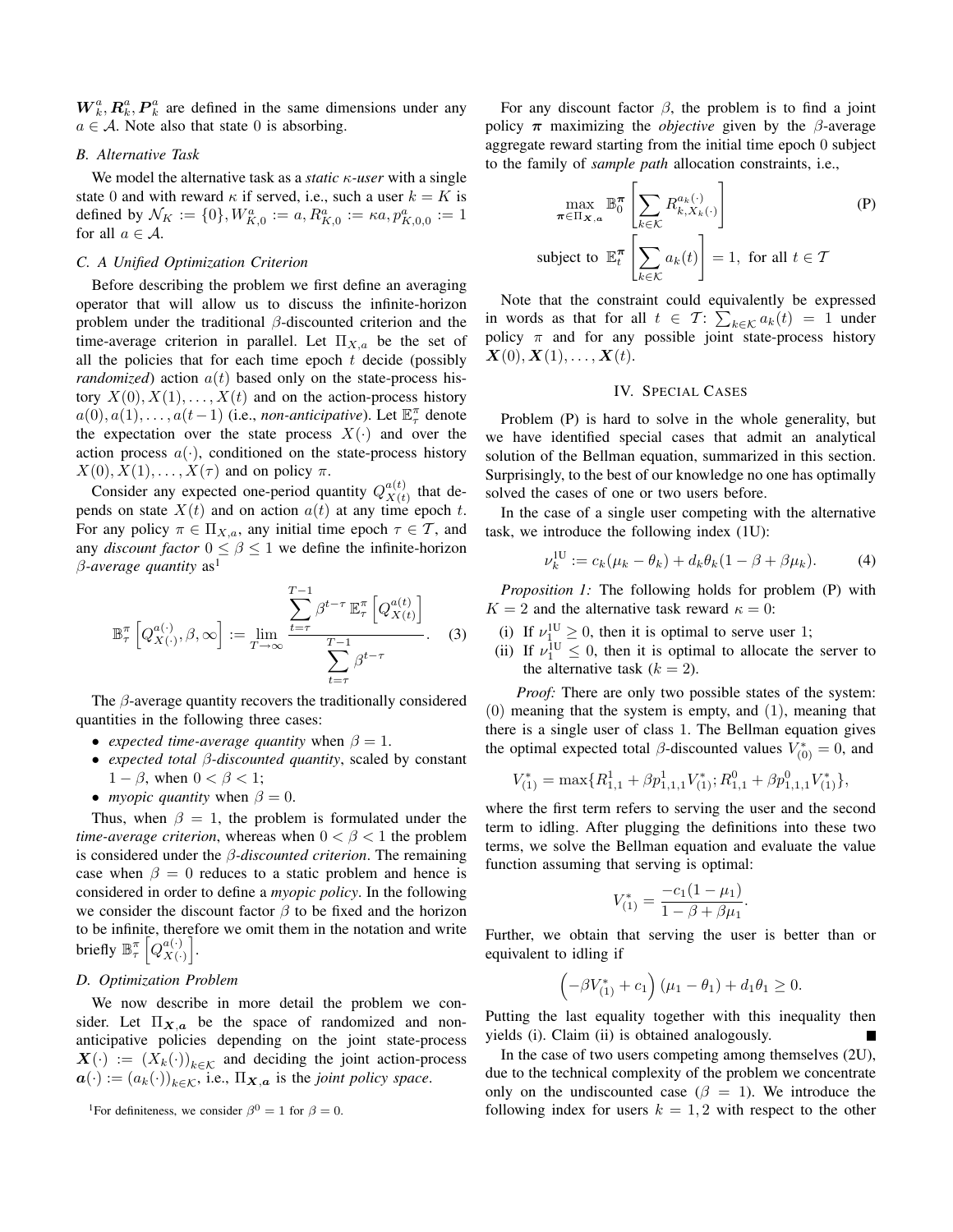user:

$$
\nu_k^{2U} := \frac{c_k(\mu_k - \theta_k) + d_k \theta_k \mu_k}{\mu_k [1 - (1 - \mu_{3-k})(1 - \theta_k)]}.
$$
(5)

Notice that it depends on the other user's parameters, but only through the service rate  $\mu_{3-k}$ .

*Proposition 2:* Suppose that  $\nu_k^{\text{IU}} \geq 0$  for  $k = 1, 2$ . The following holds for problem (P) with  $K = 3$ ,  $\beta = 1$ , and the alternative task reward  $\kappa = 0$ :

- (i) If  $\nu_{1}^{2U} \geq \nu_{2}^{2U}$ , then it is optimal to serve user 1;
- (ii) If  $\nu_1^{2U} \leq \nu_2^{2U}$ , then it is optimal to serve user 2.
- (iii) It is optimal to allocate the server to the alternative task if and only if  $\nu_1^{\text{1U}} = \nu_2^{\text{1U}} = 0$ .

*Proof:* The proof goes along the same lines as the one above, but is significantly longer and is omitted due to space limitations.

#### V. RELAXATIONS AND DECOMPOSITION

For larger values of  $K$  the problem is most likely analytically intractable, and therefore we approach it in an alternative way.

### *A. Relaxations*

For notational reasons we will use the fact that  $W^{a_k(t)}_{k,X_k(t)} =$  $a<sub>k</sub>(t)$  (cf. definitions in Section III) and instead of the constraints in (P) we will consider the sample path *consumption* constraints  $\mathbb{E}_{t}^{\boldsymbol{\pi}}\left[\sum_{k \in \mathcal{K}} W_{k,X_k(t)}^{a_k(t)}\right]$  $\begin{bmatrix} a_k(t) \\ k, X_k(t) \end{bmatrix}$  $= 1$ , for all  $t \in \mathcal{T}$ . These constraints imply the *epoch-*t *expected* consumption constraints,

$$
\mathbb{E}_0^{\boldsymbol{\pi}}\left[\sum_{k \in \mathcal{K}} W_{k, X_k(t)}^{a_k(t)}\right] = 1, \text{ for all } t \in \mathcal{T} \tag{6}
$$

requiring that the capacity be fully allocated at every time epoch if conditioned on  $X(0)$  only. Finally, we may require this constraint to hold only on β-average, as the β*-average capacity consumption constraint*

$$
\mathbb{B}_0^{\boldsymbol{\pi}}\left[\sum_{k\in\mathcal{K}}W_{k,X_k(\cdot)}^{a_k(\cdot)}\right]=\mathbb{B}_0^{\boldsymbol{\pi}}\left[1\right].\tag{7}
$$

Using  $\mathbb{B}_0^{\pi}[1] = 1$ , we obtain the following *relaxation* of problem (P),

$$
\max_{\boldsymbol{\pi} \in \Pi_{\mathbf{X}, \mathbf{a}}} \mathbb{B}_{0}^{\boldsymbol{\pi}} \left[ \sum_{k \in \mathcal{K}} R_{k, X_{k}(\cdot)}^{a_{k}(\cdot)} \right] \qquad (\mathbf{P}^{W})
$$
\n
$$
\text{subject to } \mathbb{B}_{0}^{\boldsymbol{\pi}} \left[ \sum_{k \in \mathcal{K}} W_{k, X_{k}(\cdot)}^{a_{k}(\cdot)} \right] = 1.
$$

This relaxation was introduced in [14]. The above arguments thus provide a proof of the following result.

*Proposition 3:* Problem (P<sup>W</sup>) is a relaxation of problem (P).

The *Whittle relaxation* (P<sup>W</sup>) can be approached by traditional Lagrangian methods, introducing a Lagrangian parameter, say  $\nu$ , to dualize the constraint, obtaining thus the following Lagrangian relaxation,

$$
\max_{\boldsymbol{\pi} \in \Pi_{\mathbf{X}, \mathbf{a}}} \mathbb{B}_{0}^{\boldsymbol{\pi}} \left[ \sum_{k \in \mathcal{K}} R_{k, X_{k}(\cdot)}^{a_{k}(\cdot)} - \nu \sum_{k \in \mathcal{K}} W_{k, X_{k}(\cdot)}^{a_{k}(\cdot)} \right] + \nu. \tag{P\nu}^{\mathbf{L}}
$$

The classic Lagrangian result says the following:

*Proposition 4:* For any  $\nu$ , problem  $(P_{\nu}^{L})$  is a relaxation of problem  $(P^W)$ , and further a relaxation of problem  $(P)$ .

Note finally that by the definition of relaxation,  $(P_{\nu}^{L})$  for every  $\nu$  provides an upper bound for the optimal value of both problem  $(P^W)$  and problem  $(P)$ .

## *B. Decomposition into Single-User Subproblems*

We now set out to decompose the optimization problem  $(P_{\nu}^{L})$  as it is standard for Lagrangian relaxations, considering  $\nu$  as a parameter. Notice that any joint policy  $\pi \in \Pi_{X,a}$ defines a set of single-user policies  $\tilde{\pi}_k$  for all  $k \in \mathcal{K}$ , where  $\widetilde{\pi}_k$  is a randomized and non-anticipative policy depending on the *joint* state-process  $X(\cdot)$  and deciding the *user-k* actionprocess  $a_k(\cdot)$ . We will write  $\widetilde{\pi}_k \in \Pi_{\mathbf{X},a_k}$ . We will therefore study the user- $k$  subproblem

$$
\max_{\tilde{\pi}_k \in \Pi_{\mathbf{X}, a_k}} \mathbb{B}_{0}^{\tilde{\pi}_k} \left[ R_{k, X_k(\cdot)}^{a_k(\cdot)} - \nu W_{k, X_k(\cdot)}^{a_k(\cdot)} \right]. \tag{8}
$$

## VI. SOLUTION

In this section we will identify a set of optimal policies  $\tilde{\pi}_k^*$  to (8) for all users k, and using them we will construct a<br>ioint policy  $\pi$  that is feasible but not pecessarily optimal for joint policy  $\pi$  that is feasible but not necessarily optimal for problem (P).

## *A. Optimal Solution to Single-User Subproblem via Prices*

Problem (8) falls into the framework of *restless bandits* and can be optimally solved by assigning a set of prices  $\nu_{k,n}$  to each state  $n \in \mathcal{N}_k$  under certain conditions [16].

Let us denote for user  $k \leq K - 1$ ,  $\nu_{k,0}^{\text{AIN}} := 0$ , and

$$
\nu_{k,1}^{\text{AIN}} := \frac{c_k(\mu_k - \theta_k) + d_k \theta_k (1 - \beta + \beta \mu_k)}{1 - \beta + \beta \theta_k},\qquad(9)
$$

and for the alternative task  $k = K$ ,  $\nu_{K,0}^{\text{AIN}} := \kappa$ . Then we can prove the following result.

*Proposition 5:* For problem (8) and all  $k \leq K - 1$ , supposing that  $\nu_k^{\text{IU}} \geq 0$ , the following holds:

(i) if  $\nu \leq \nu_{k,1}^{\text{AIN}}$ , then it is optimal to serve waiting user k;

- (ii) if  $\nu \ge \nu_{k,1}^{\text{AIN}}$ , then it is optimal not to serve waiting user k;
- (iii) if  $\nu \leq \nu_{k,0}^{\text{AIN}}$ , then it is optimal to serve job k when it is already completed or abandoned;
- (iv) if  $\nu \geq \nu_{k,0}^{\text{AIN}}$ , then it is optimal not to serve job k when it is already completed or abandoned;
- (v) if  $\nu \leq \nu_{K,0}^{\text{AIN}}$ , then it is optimal to allocate the server to the alternative task  $K$ ;
- (vi) if  $\nu \geq \nu_{K,0}^{\text{AIN}}$ , then it is optimal not to allocate the server to the alternative task K.

*Proof:* The proof of this proposition is based on establishing indexability of the problem and computing the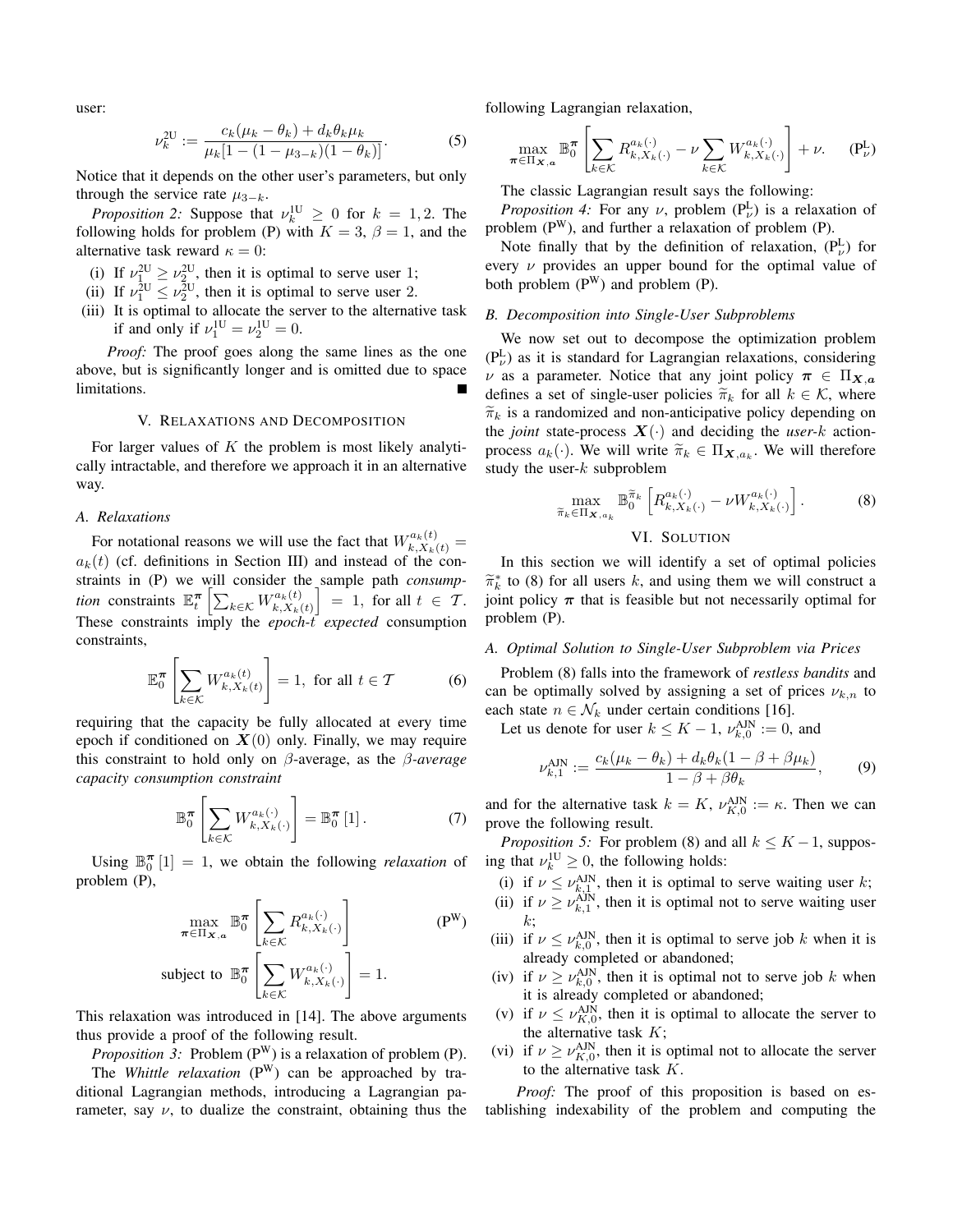TABLE I PARAMETERS FOR ALL THE SCENARIOS IN COMPUTATIONAL EXPERIMENTS.

|            | $\mu_1$ | $\mu_2$ | $\theta_1$ | $\theta_2$ | $c_1$      | c <sub>2</sub> | $a_1$   | a <sub>2</sub> | $\lambda_2$ |
|------------|---------|---------|------------|------------|------------|----------------|---------|----------------|-------------|
| Scenario 1 | 0.7     | 0.3     | [0,2]      | 0.2        |            |                |         |                |             |
| Scenario 2 | 0.4     | 0.59    | [2,3]      | 4          |            |                |         |                |             |
| Scenario 3 | 0.8     | 0.7     | 1.2        | 2.7        |            |                | [0, 50] |                |             |
| Scenario 4 | 0.8     | 0.7     | 1.2        | 2.7        |            |                | [0, 10] | 5              |             |
| Scenario 5 | 0.4     | 0.1     | 0.5        | 0.8        |            | [0.01, 20]     |         |                |             |
| Scenario 6 | 0.4     | 0.22    | 0.1        | 0.2        |            | [1, 40]        |         |                |             |
| Scenario 7 | 0.4     | 0.3     | 0.001      | 0.03       |            | [1, 60]        |         |                |             |
| Scenario 8 | 0.1     | 0.4     | 0.12       | 0.1        | [0.01, 20] |                | 50      |                |             |

index values following the survey [16]. Indexability is in fact equivalent to existence of the quantities with stated properties, and is valid because any binary-state MDP is indexable. Index computation is more involved and requires additional definitions and notation, therefore is omitted here.

#### *B. Optimal Solution to Relaxations*

The vector of policies  $\pi^* := (\tilde{\pi}_k^*)_{k \in \mathcal{K}}$  identified in Proposi-<br>n. 5 is formed by mutually independent single user optimal tion 5 is formed by mutually independent single-user optimal policies, therefore this vector is an optimal policy to the Lagrangian relaxation  $(P_{\nu}^{L})$ .

Since a finite-state MDP admits an LP formulation using the standard *state-action frequency* variables (as observed in [15]), strong LP duality implies that there exists  $\nu^*$  (possibly depending on the joint initial state) such that the Lagrangian relaxation ( $P_{\nu^*}^L$ ) achieves the same objective value as ( $P^W$ ). Further, if  $\nu^* \neq 0$ , then LP complementary slackness ensures that the  $\beta$ -average capacity constraint (7) is satisfied by any optimal solution to  $(R_{\nu^*}^L)$ .

## *C. AJN Rule for Original Problem*

Since the original problem requires to allocate the server to exactly one option (one of the users or the alternative task), then at any time epoch  $t$  we propose to allocate the server to any option  $k^*(t)$  with the highest actual price, i.e.,

$$
k^*(t) \in \arg\max_{k \in \mathcal{K}} \nu^{\text{AIN}}_{k,X_k(t)}.
$$

Notice that any class without abandonment (i.e., having  $\theta_k = 0$ ) has the index

$$
\nu_{k,1}^{\text{AIN}} := \frac{c_k \mu_k}{1 - \beta},
$$

which is just the  $c\mu$  index scaled by a constant. Moreover, under the time-average criterion such a class gets an absolute priority over any class with positive abandonment rate.

Under  $\beta = 1$ , we obtain the time-average version of the AJN index,

$$
\nu_{k,1}^{\text{AIN}} := \frac{c_k(\mu_k - \theta_k) + d_k \theta_k \mu_k}{\theta_k},
$$

which we implement in our computational experiments in the next section.

Finally, we just remark that  $\beta = 0$  gives rise to the myopic version of the AJN index,

$$
\nu_{k,1}^{\text{AIN}} := c_k(\mu_k - \theta_k) + d_k \theta_k.
$$

### VII. COMPUTATIONAL EXPERIMENTS

In this section we report on an exhaustive study of numerical experiments. We consider a system with two classes of users. Each class is characterized by a set of values for the parameters  $\mu$ ,  $\theta$ , c and d as before, and the mean rate  $\lambda$  of Poisson arrivals. For higher relevance in applications we consider a continuoustime model (so  $\lambda$ ,  $\mu$  and  $\theta$  are rates).

We are interested in the time-average performance of the whole system, i.e., including the user in service. Recall that in the case without abandonments, the system is work-conserving which implies that taking or not into account the user in service is equivalent. However, in the case of abandonments these two models are not equivalent, and we believe that the total cost in the system is a more relevant measure. As a consequence, in some cases it may not necessarily be optimal to serve, but rather to idle. This is not captured by the model in [11], where the  $c\mu/\theta$ -rule was derived, in which only the waiting users were considered. It was shown in [11] that for a non-zero abandonment penalty d, the  $c\mu/\theta$ -rule is

$$
\frac{c_k \mu_k + d_k \theta_k \mu_k}{\theta_k}.
$$
 (10)

We truncate the state space by allowing a maximum number of users in each class, and we then use the uniformization technique in order to obtain a discrete-time representation of the model. Using value iteration [27] we obtain numerically the optimal policy, and we then calculate the relative suboptimality gap produced by the rules AJN,  $c\mu/\theta$ ,  $c\mu$  and 2U. We take care that the truncation levels are large enough so that the optimal policy obtained in this way is almost surely the optimal policy in the untruncated problem.

We have investigated a wide range of settings for the parameters in around 200 scenarios, and we report here the results of six representative scenarios in order to provide a global panorama. We further present two additional scenarios with unique and peculiar results. In each of the scenarios, only a single parameter is varied in order to easily depict the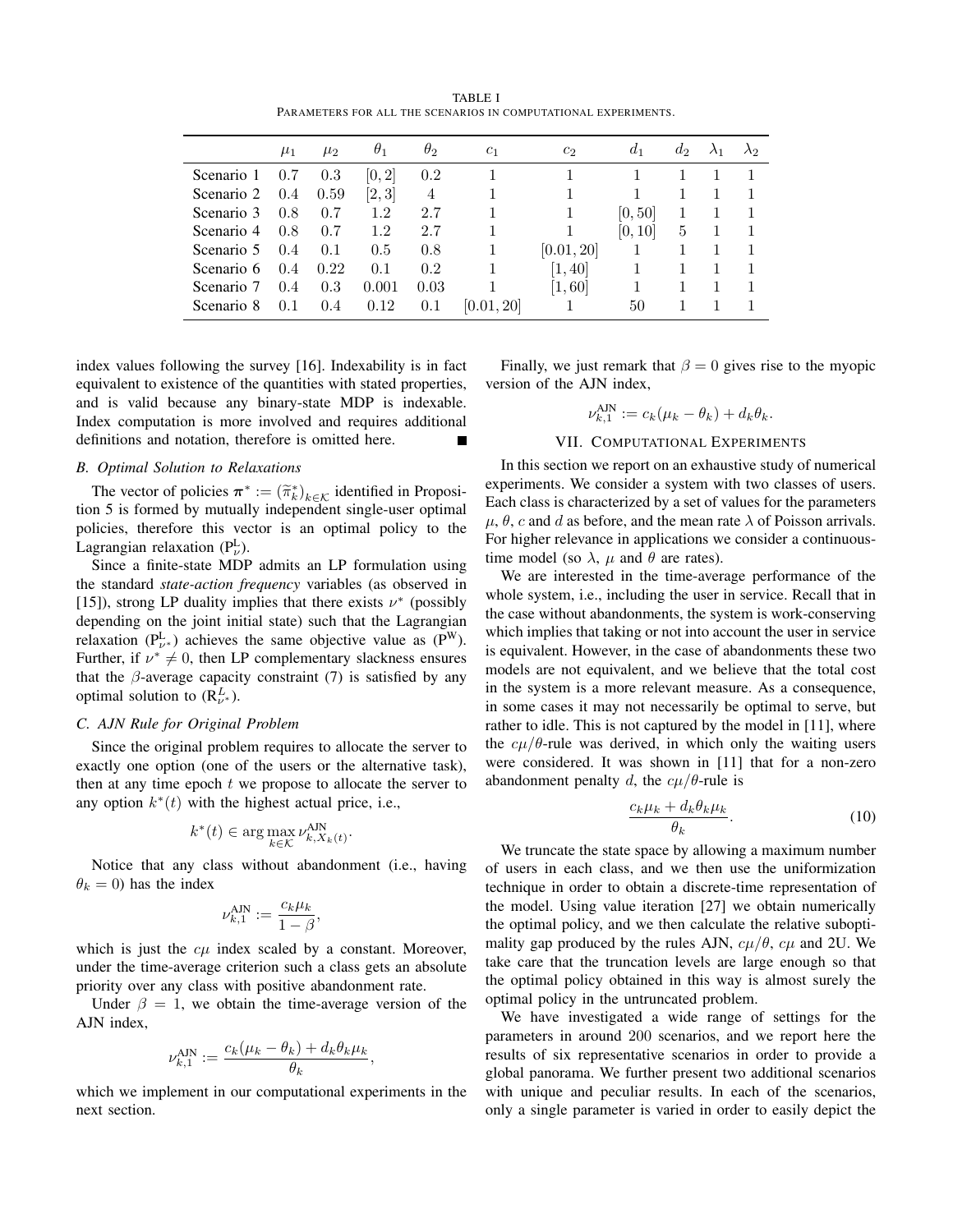

Fig. 1. Relative suboptimality gap in Scenario 1



Fig. 2. Relative suboptimality gap in Scenario 2

effect. In Table I we present the parameters considered in each of the scenarios. Note that in all the scenarios the system is in overload (as in [11]), having

$$
\frac{\lambda_1}{\mu_1} + \frac{\lambda_2}{\mu_2} > 1,
$$

which implies that abandonments are required in order to stabilize the system.

Given the number of parameters that we can choose from, the number of scenarios one can construct is virtually unbounded. Nevertheless, there are some general conclusions that we can draw:

- Almost always the AJN rule is equivalent or outperforms the  $c\mu/\theta$  rule;
- In cases in which the optimal policy chooses to idle instead of serving, then AJN is much better than  $c\mu/\theta$ or  $cu$ ;
- In many scenarios AJN is equal to the optimal policy for almost all values of the varied parameter;
- The switching point of the 2U-rule is often very close to AJN, but usually its suboptimality region is larger.
- If both the 2U and AJN index for class 1 are greater than both for class 2, then it is almost always optimal to serve class 1.



Fig. 3. Relative suboptimality gap in Scenario 3



Fig. 4. Relative suboptimality gap in Scenario 4

The first six scenarios illustrate these general conclusions.

Scenario 1. (Figure 1) In this scenario the performance of AJN and  $c\mu/\theta$  is equivalent, and optimal except for a small interval. We also observe that the  $c\mu$  rule performs very poorly. The performance of 2U is quite good, and the only difference with respect to AJN and  $c\mu/\theta$  is the switching point where the policy starts serving class-2 users.

Scenario 2. (Figure 2) For this scenario it is optimal not to serve any user, and to let them abandon. The 2U and AJN policies capture this feature (and are optimal), but the  $c\mu$  and  $c\mu/\theta$  rules do not. As a consequence the performance of the former two is much better than the latter two.

**Scenario 3.** (Figure 3) For values of  $d_1$  smaller than 35, the optimal policy does not serve any user, and for values larger than 35 it serves class 1 users (or idles if no class 1 user is waiting). All the other policies give priority to class 1, being the only difference that AJN and 2U idle if there is no class 1 user, whereas  $c\mu$  and  $c\mu/\theta$  serve class 2 in such a case.

Scenario 4. (Figure 4) Compared to the previous scenario, only the value of  $d_2$  is 5 instead of 1, and this produces a significant difference in the results. Even though  $\theta$ 's are still larger than  $\mu$ 's, in this case the performance of 2U and AJN differ during a non-negligible range of values for  $d_1$ . Interestingly, the  $c\mu$ -rule outperforms (or matches) all the other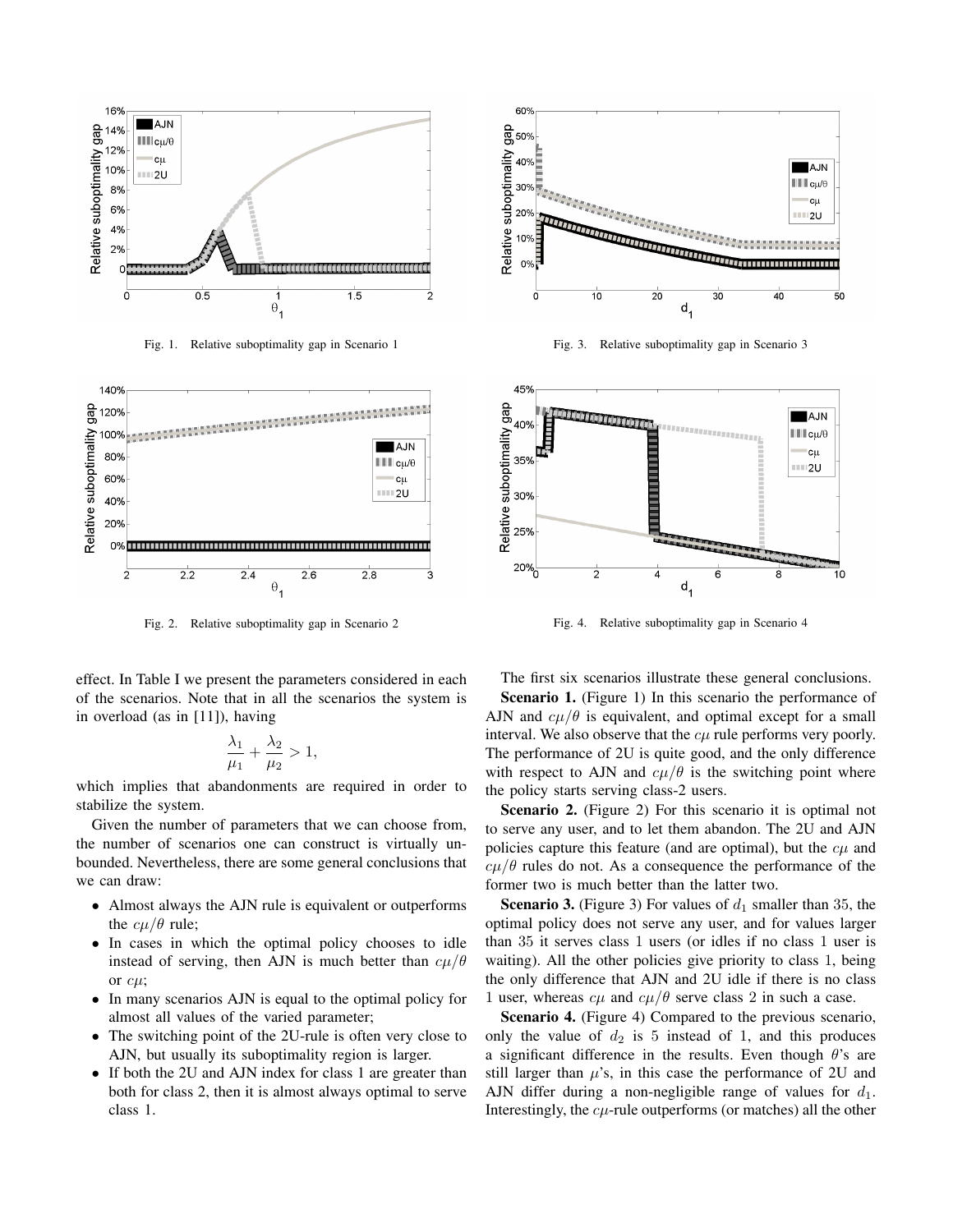



Fig. 6. Relative suboptimality gap in Scenario 6



Fig. 7. Relative suboptimality gap in Scenario 7



Fig. 8. Relative suboptimality gap in Scenario 8

policies. For this range of values, the optimal policy is not to serve any user. The  $c\mu$  rule always serve class 1, and the other policies start serving class 2 users (as a consequence of  $d_2$ ), and switch to serve class 1 (first AJN together with  $c\mu/\theta$ , and afterwards 2U) as the value of  $d_1$  becomes larger.

Scenario 5. (Figure 5) The optimal policy is to idle. Policies AJN and 2U give priority to class 1, and to idling if there is no user of class 1 (class 2 is never served). As the value of  $c_2$  increases, the policies  $c\mu$  and  $c\mu/\theta$  switch to give priority to class 2, what makes a sudden increase in the cost function. The key difference is that AJN depends on the difference  $\mu - \theta$ , and thanks to this it chooses not to serve class 2 regardless of the value of  $c_2$ . AJN's performance is very close to optimal.

Scenario 6. (Figure 6) This is a particularly interesting scenario. Service rates are larger than abandonment rates, but the policy AJN shows a better performance than the other policies. In fact, AJN is optimal for all values of  $c_2$  with the exception of a small range around 32. The optimal policy starts serving class 1 in almost all system states, but as the value of  $c_2$  increases it starts serving class 2 in more joint states. The AJN policy serves class 1 with strict priority for values of  $c_2$  smaller than 32, and class 2 from that moment on. The upward jump for the other indices happens when they start giving priority to class 2 (first  $c\mu$  switches, then  $c\mu/\theta$  and then 2U).

The following two scenarios illustrate some specific and uncommon phenomena we have found in our experiments.

Scenario 7. (Figure 7) In this scenario the abandonment rate is very small, say negligible. We recall that without abandonments, the  $c\mu$ -rule is optimal [12], [22]. In the numerical experiments we see that, with a rather surprising exception for  $c_2 = 1$ , the *c<sub>µ*-rule</sub> is indeed optimal in this case and the 2Urule is equivalent to  $c\mu$ . Policies AJN and  $c\mu/\theta$  start serving class 1, and switch later on to class 2 when the value of  $c_2$ becomes sufficiently large.

We emphasize that this is the only scenario we have found where the decision pattern of 2U and AJN differs completely and also the only one in which  $c\mu/\theta$  outperforms AJN (for values of  $c_2$  between 40 and 44).

Scenario 8. (Figure 8) This scenario has a mixed setting since  $\mu_1 < \theta_1$ , but  $\mu_2 > \theta_2$ . We vary  $c_1$ . The optimal policy always serves class 2 users. For small values of  $c_1$ , the  $c\mu$ -rule serves class 2, but it then switches to class 1, and therefore it is suboptimal for all larger values of  $c_1$ . AJN and 2U start serving class 1, and when  $c_1$  becomes sufficiently large they switch to class 2 (since  $\mu_1 < \theta_1$ ).

In this case  $c\mu/\theta$  remains suboptimal for all values of  $c_1$ .